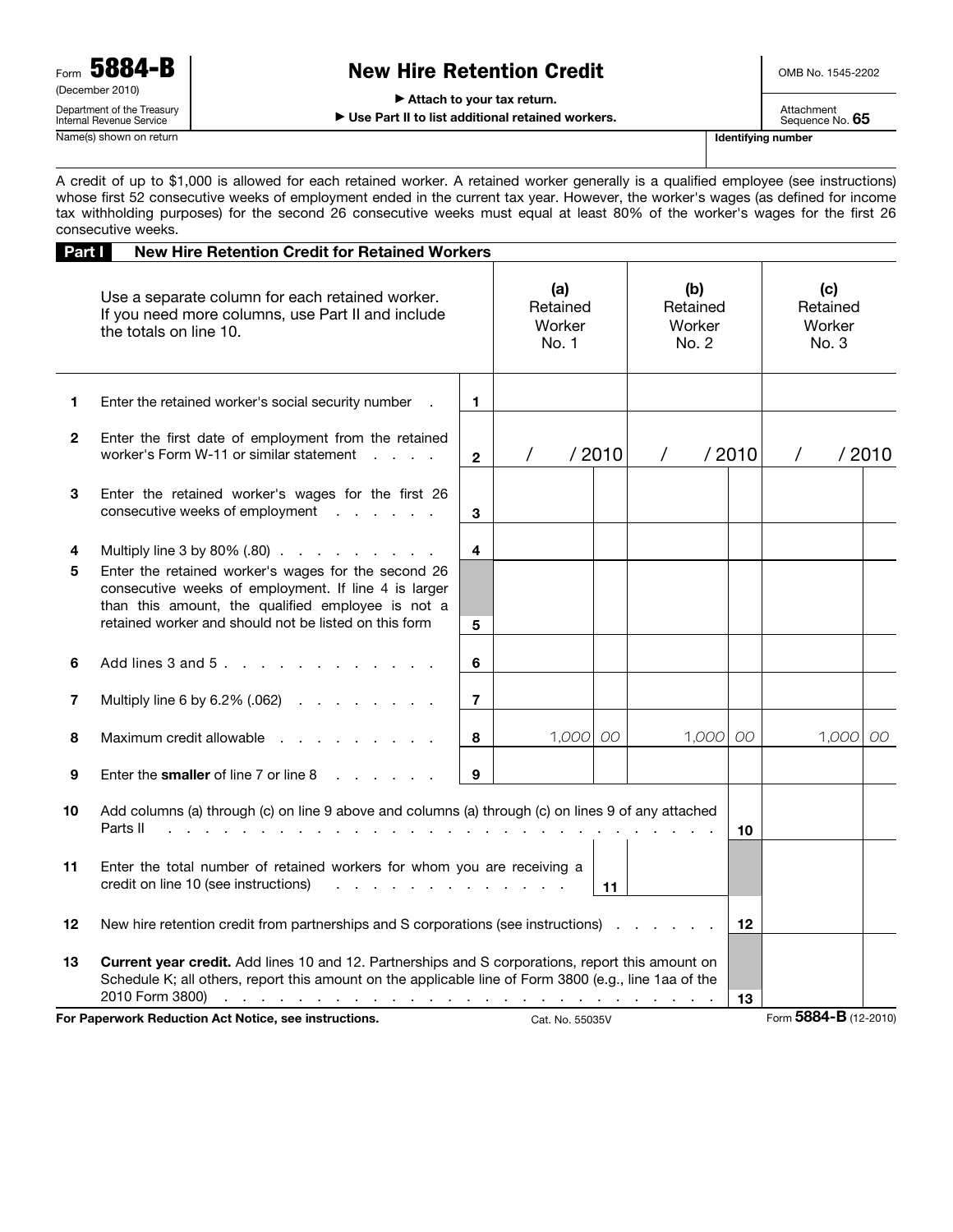Form 5884-B (12-2010) Page 2 and Attachment Sequence No. 65

Name(s) shown on return. Do not enter name and identifying number if shown on other side. In the state and identifying number

| Part II                                                                                                                                                                                                                                                                                                                                                                                                                                         | <b>Continuation Sheet for Additional Retained Workers</b>                                                                                                                                                                 |                         |                                  |            |                                  |                                  |       |                                  |                                  |            |        |
|-------------------------------------------------------------------------------------------------------------------------------------------------------------------------------------------------------------------------------------------------------------------------------------------------------------------------------------------------------------------------------------------------------------------------------------------------|---------------------------------------------------------------------------------------------------------------------------------------------------------------------------------------------------------------------------|-------------------------|----------------------------------|------------|----------------------------------|----------------------------------|-------|----------------------------------|----------------------------------|------------|--------|
| Use a separate column for each retained worker. Keep track of the<br>number of workers listed by entering a number at the top of each<br>column. For example, the first retained worker listed on the first attached<br>Part II would be Retained Worker No. 4. If you need more columns, use<br>additional copies of Part II. Include the totals from columns (a) through<br>(c) of all lines 9 from all copies of Part II on Part I, line 10. |                                                                                                                                                                                                                           |                         | (a)<br>Retained<br>Worker<br>No. |            |                                  | (b)<br>Retained<br>Worker<br>No. |       |                                  | (c)<br>Retained<br>Worker<br>No. |            |        |
| 1.                                                                                                                                                                                                                                                                                                                                                                                                                                              | Enter the retained worker's social security number .                                                                                                                                                                      | $\mathbf{1}$            |                                  |            |                                  |                                  |       |                                  |                                  |            |        |
| 2                                                                                                                                                                                                                                                                                                                                                                                                                                               | Enter the first date of employment from the retained<br>worker's Form W-11 or similar statement                                                                                                                           |                         |                                  |            | /2010                            | / 2010<br>$\prime$               |       |                                  | / 2010<br>$\prime$               |            |        |
| 3                                                                                                                                                                                                                                                                                                                                                                                                                                               | Enter the retained worker's wages for the first 26<br>consecutive weeks of employment                                                                                                                                     | 3                       |                                  |            |                                  |                                  |       |                                  |                                  |            |        |
| 4                                                                                                                                                                                                                                                                                                                                                                                                                                               | Multiply line $3$ by $80\%$ $(.80)$ $.  .  .  .  .  .  .  .$                                                                                                                                                              | $\overline{\mathbf{4}}$ |                                  |            |                                  |                                  |       |                                  |                                  |            |        |
| 5                                                                                                                                                                                                                                                                                                                                                                                                                                               | Enter the retained worker's wages for the second 26<br>consecutive weeks of employment. If line 4 is larger<br>than this amount, the qualified employee is not a<br>retained worker and should not be listed on this form | 5                       |                                  |            |                                  |                                  |       |                                  |                                  |            |        |
| 6                                                                                                                                                                                                                                                                                                                                                                                                                                               | Add lines $3$ and $5$ .                                                                                                                                                                                                   | 6                       |                                  |            |                                  |                                  |       |                                  |                                  |            |        |
| 7                                                                                                                                                                                                                                                                                                                                                                                                                                               | Multiply line 6 by 6.2% (.062)                                                                                                                                                                                            | $\overline{\mathbf{r}}$ |                                  |            |                                  |                                  |       |                                  |                                  |            |        |
| 8                                                                                                                                                                                                                                                                                                                                                                                                                                               | Maximum credit allowable                                                                                                                                                                                                  | 8                       |                                  | 1,000      | 00                               |                                  | 1,000 | 00                               |                                  | $1,000$ 00 |        |
| 9                                                                                                                                                                                                                                                                                                                                                                                                                                               | Enter the smaller of line 7 or line 8                                                                                                                                                                                     | 9                       |                                  |            |                                  |                                  |       |                                  |                                  |            |        |
|                                                                                                                                                                                                                                                                                                                                                                                                                                                 |                                                                                                                                                                                                                           |                         | (a)<br>Retained<br>Worker<br>No. |            | (b)<br>Retained<br>Worker<br>No. |                                  |       | (c)<br>Retained<br>Worker<br>No. |                                  |            |        |
| 1.                                                                                                                                                                                                                                                                                                                                                                                                                                              | Enter the retained worker's social security number                                                                                                                                                                        | $\mathbf{1}$            |                                  |            |                                  |                                  |       |                                  |                                  |            |        |
| 2                                                                                                                                                                                                                                                                                                                                                                                                                                               | Enter the first date of employment from the retained<br>worker's Form W-11 or similar statement                                                                                                                           | $\mathbf{2}$            |                                  |            | /2010                            | $\prime$                         |       | / 2010                           | $\prime$                         |            | / 2010 |
| 3                                                                                                                                                                                                                                                                                                                                                                                                                                               | Enter the retained worker's wages for the first 26<br>consecutive weeks of employment                                                                                                                                     | 3                       |                                  |            |                                  |                                  |       |                                  |                                  |            |        |
| 4                                                                                                                                                                                                                                                                                                                                                                                                                                               | Multiply line 3 by 80% (.80)                                                                                                                                                                                              | $\overline{\mathbf{4}}$ |                                  |            |                                  |                                  |       |                                  |                                  |            |        |
| 5                                                                                                                                                                                                                                                                                                                                                                                                                                               | Enter the retained worker's wages for the second 26<br>consecutive weeks of employment. If line 4 is larger<br>than this amount, the qualified employee is not a<br>retained worker and should not be listed on this form | 5                       |                                  |            |                                  |                                  |       |                                  |                                  |            |        |
| 6                                                                                                                                                                                                                                                                                                                                                                                                                                               | Add lines 3 and 5.                                                                                                                                                                                                        | 6                       |                                  |            |                                  |                                  |       |                                  |                                  |            |        |
| 7                                                                                                                                                                                                                                                                                                                                                                                                                                               | Multiply line 6 by 6.2% (.062)                                                                                                                                                                                            | $\overline{\mathbf{r}}$ |                                  |            |                                  |                                  |       |                                  |                                  |            |        |
| 8                                                                                                                                                                                                                                                                                                                                                                                                                                               | Maximum credit allowable                                                                                                                                                                                                  | 8                       |                                  | 1,000 00   |                                  |                                  | 1,000 | 00                               |                                  | $1,000$ 00 |        |
| 9                                                                                                                                                                                                                                                                                                                                                                                                                                               | Enter the smaller of line 7 or line 8<br>and the company of the company of                                                                                                                                                | 9                       |                                  |            |                                  |                                  |       |                                  |                                  |            |        |
|                                                                                                                                                                                                                                                                                                                                                                                                                                                 |                                                                                                                                                                                                                           |                         | (a)<br>Retained<br>Worker<br>No. |            | (b)<br>Retained<br>Worker<br>No. |                                  |       | (c)<br>Retained<br>Worker<br>No. |                                  |            |        |
| 1.                                                                                                                                                                                                                                                                                                                                                                                                                                              | Enter the retained worker's social security number                                                                                                                                                                        | $\mathbf{1}$            |                                  |            |                                  |                                  |       |                                  |                                  |            |        |
| 2                                                                                                                                                                                                                                                                                                                                                                                                                                               | Enter the first date of employment from the retained<br>worker's Form W-11 or similar statement                                                                                                                           | $\mathbf{2}$            | $\prime$                         |            | /2010                            | $\prime$                         |       | / 2010                           | $\prime$                         |            | /2010  |
| 3                                                                                                                                                                                                                                                                                                                                                                                                                                               | Enter the retained worker's wages for the first 26<br>consecutive weeks of employment                                                                                                                                     | 3                       |                                  |            |                                  |                                  |       |                                  |                                  |            |        |
| 4                                                                                                                                                                                                                                                                                                                                                                                                                                               | Multiply line $3$ by $80\%$ $(.80)$ $.  .  .  .  .  .  .  .$                                                                                                                                                              | $\overline{\mathbf{4}}$ |                                  |            |                                  |                                  |       |                                  |                                  |            |        |
| 5                                                                                                                                                                                                                                                                                                                                                                                                                                               | Enter the retained worker's wages for the second 26<br>consecutive weeks of employment. If line 4 is larger<br>than this amount, the qualified employee is not a<br>retained worker and should not be listed on this form |                         |                                  |            |                                  |                                  |       |                                  |                                  |            |        |
| 6                                                                                                                                                                                                                                                                                                                                                                                                                                               | Add lines 3 and 5.                                                                                                                                                                                                        | 5<br>6                  |                                  |            |                                  |                                  |       |                                  |                                  |            |        |
| 7                                                                                                                                                                                                                                                                                                                                                                                                                                               | Multiply line 6 by 6.2% (.062) $\ldots$ $\ldots$ $\ldots$                                                                                                                                                                 | $\overline{7}$          |                                  |            |                                  |                                  |       |                                  |                                  |            |        |
| 8                                                                                                                                                                                                                                                                                                                                                                                                                                               | Maximum credit allowable<br>and the contract of the contract of                                                                                                                                                           | 8                       |                                  | $1,000$ 00 |                                  |                                  | 1,000 | 00                               |                                  | $1,000$ 00 |        |
| 9                                                                                                                                                                                                                                                                                                                                                                                                                                               | Enter the smaller of line 7 or line 8                                                                                                                                                                                     | 9                       |                                  |            |                                  |                                  |       |                                  |                                  |            |        |